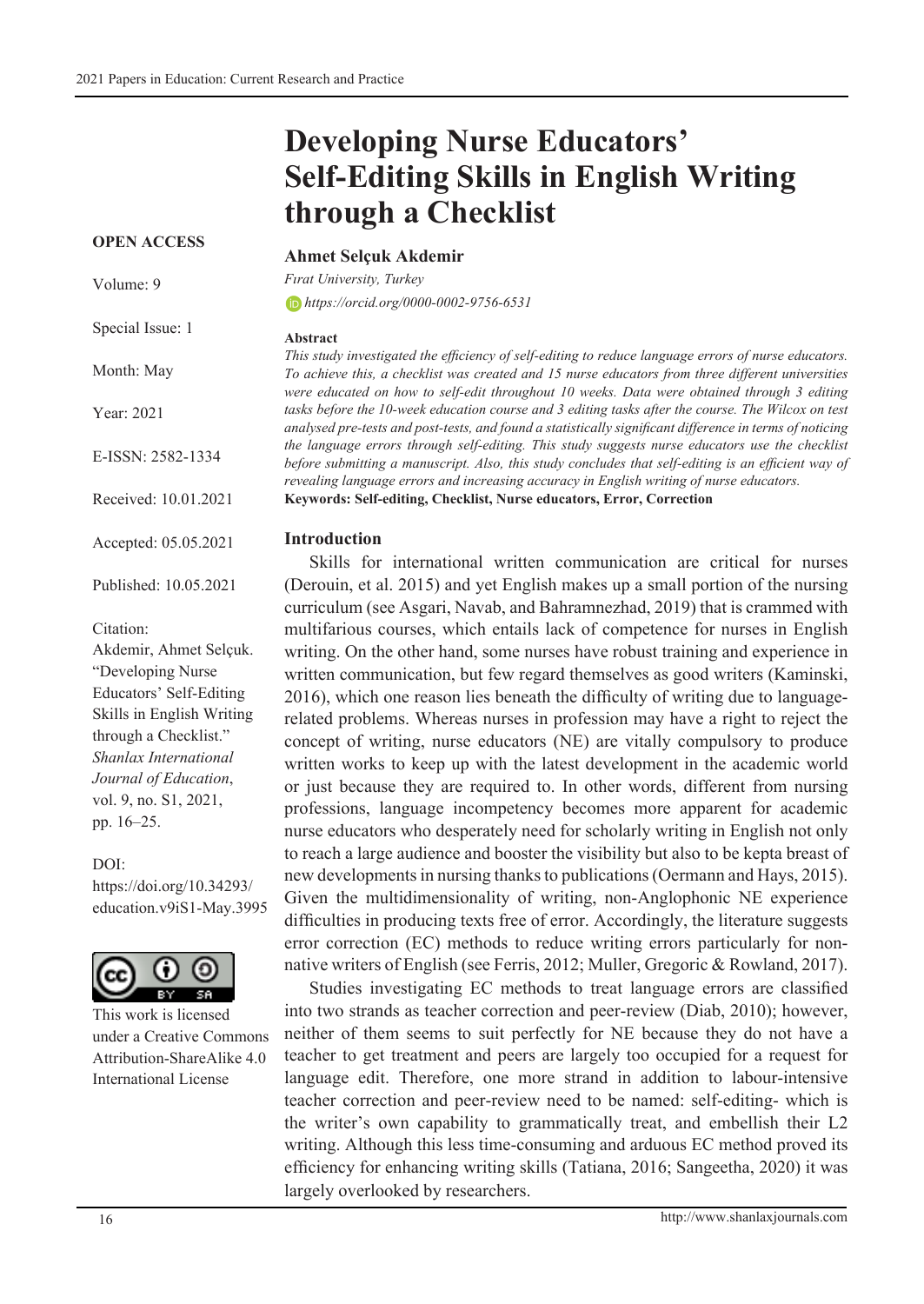Aware of that "Nurses need to be prepared for life-long learning' (Simson and Courtney, 2002, p.90), NE can increase their self-efficacy by acquiring how to self-edit, which may help them to gain the upper hand for publication (see Saver, 2017 for more publication tips for NE).Accordingly, this study aims to cultivate writing skills of NE through improving NE's latent skills for self-editing. To achieve this, this study researched the success of self-editing through explicit teaching and created a checklist for self-editing (CSE) (see Appendix C) to help NE to organise their editing process.

# **Peer-Review Vs. Self-Editing in L2 Writing**

NE hanker to write free of errors, which necessitates comprehensive language skills. However, all efforts to calibrate writing would be pointless without writer's attentive struggle on the process of error treatment. In line with that, while some studies (e.g. Satake, 2020)emphasized the importance of peer correction, some stated the advantage of teacher correction (e.g Tiruneh, 2020); meanwhile, self-editing was largely not offered as an option, which may be because it requires an advanced level of linguistic skill.

Peer review is essential for collaborative learning; however, there are some reservations regarding the efficiency of it when it comes to the issue of reliability. Writing is a multidimensional skill that necessitates knowledge of vocabulary, grammar, content, and organisation (Demiray Akbulut, 2018). Therefore, many writers do not want to be edited by their peers because they may not have sufficient language competence to provide reliable assessment or they are simply lack of evaluation skills or laziness (Sunahase, Baba, & Kashima, 2019). Furthermore, although peer review may be available for student writers, it is not as much possible as for adult academic writers because their peers would frequently be occupied with a pile of work; from academic studies to occupational workload. To sum up the cons and pros of peer feedback it can be concluded that peer feedback seems to be useful in reducing anxiety level of student writers; on the other hand, there are some reliability concerns regarding this type of editing and for adult writers like academicians it would not be readily available to find a peer to review or request such a demand from a colleague.

Having decided the efficiency of self-editing to improve the academic writing skills of nurses, the researchers conducted studies on how to develop this skill, one of which was about workshops that generally lasted two or three days and required active participation of the nurse writers (e.g. Jackson, 2009; Richardson & Carrick-Sen, 2011; Horstman & Theeke, 2012). Over the years, workshops were introduced as a means of equipping nurses to publish their work and improve their writing skills (Derouin, et al. 2015). However, short-range treatments like workshops do not appear to come off with the desired long-term effect. Aware of this, Dewar (2012) incorporated writing workshops for nurse writers into an 8-week practice-based course. Course evaluations revealed that novice nurse writers were more confident in their writing ability and believed their skills increased as a result of the combination of workshop and evidence-based course. Despite the success of this alliance, the method holds some infelicities: nurse writers are too occupied to keep on long-term full-day courses and Covid 19 and their possible derivatives harden people gatherings. As evidence, considerations for such events are at the minimum level these days and recovery is not sighted on the horizon, at least in anytime soon.

Another problem as to self-editing is that nurse writers remain uninformed about how to apply selfediting on their writing, and they need a track to follow. Kasule and Lunga (2010) showed that writers frown on self-editing, and this attitude is largely because they regard it as a complex and difficult task. Even educators of language occasionally take a dim view of it on the grounds that they do know where to start and how to take the best advantage of it (Hojeij & Hurley, 2017). The majority of studies frequently gather around the nursing profession and neglect NE who work at high education institutions to raise nurses.

# **Study Purpose**

This study aims to improve the self-editing skill of NE with the help of the CSE (built for this study) which NE can follow while self-editing. Also, the study argues that a 10-week online course on selfediting skill together with the CSE may contribute NE to reduce their language errors in L2 writing, and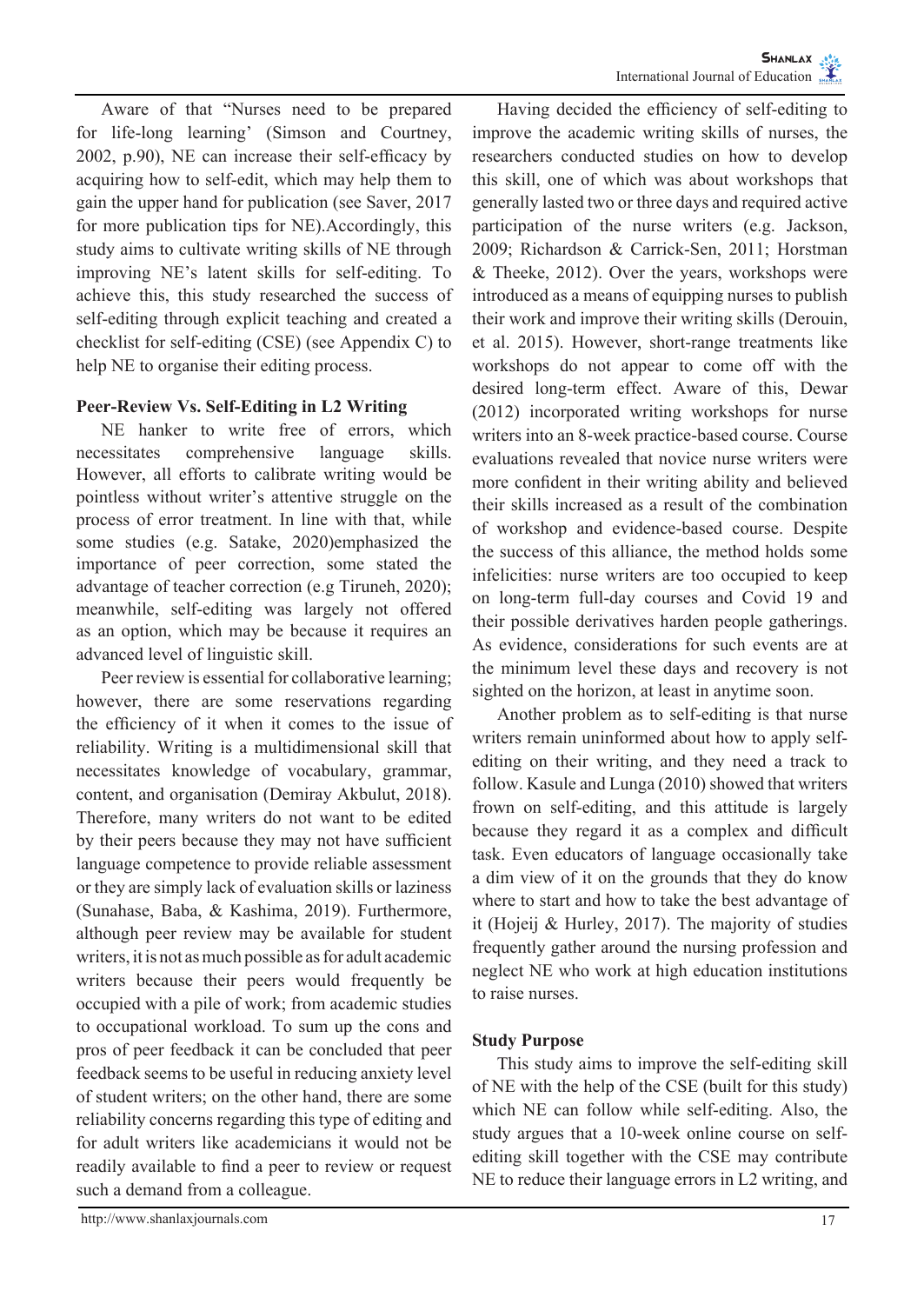hence enhance the chance for publication. The null hypothesis for this research is that an online course for the acquisition of self-editing skill for NE can have an effect tantamount to workshops incorporated with weeks of courses that oblige to sacrifice more time, effort, and cost. The study argues that NE may significantly reduce their language errors if they self-edit through the CSE that is composed of the categorization of 29 language errors.

## **Methodology Participants**

The participants are NE from three Turkish universities pioneered in the field of Nurse Education and were selected through the criterion sampling method. This experimental group, five from each university and 15 in total, were all in pursuit of improving their academic writing and granted their consent to take part in the study after have been informed about the purpose of the research. The universities offer Turkish medium classes. A semi-structured questionnaire (Appendix A) was constructed for this research and included leading and dichotomous questions to collect data about the participants, and accordingly to constitute NE sample. The questionnaire was delivered to 127 NE in three universities through surveymonkey.com and 69 returned. It was not blinded in case there might be a need of seeking clarification on vague responses. To detail NE sample selection procedure, because the participants had different English exam results such as IELTS, TOEFL, Pearson, YDS (a local exam measuring English level), and YÖK Dil (another local exam), we had better create a benchmark to average them; therefore, if we imagine a benchmark that scores between 0-10, their scores of English ranged between 2 and 10. Those who are under 5 and over 7(Q2) and who take supplementary English courses (Q4) were excluded. Twenty-five of them stated that they edit their texts while 17 participants indicated that they ask for a peer-review (Q5). The Q6 showed that Changes in Language is the most occupying part of editing. Almost all of the participants were aware of self-editing method (Q7). Forty-eight participants considered self-editing to be an efficient way of lowering language errors.

#### **Materials**

Four instruments were employed for data collection: a semi-structured questionnaire (for participant selection), one diagnostic editing task (to ensure homogeneity of the group), six editing tasks (for statistical analyses; 3 before and 3 after the online course), and a CSE (to use for post-tests; after the online course). The diagnostic editing task required the participants to edit a page with 800 words. Diagnostic editing task was evaluated bya second-rater; expert in the field to determine the degree of agreement among the raters, and an inter-rater concordance of 0.91 (Cohen's kappa coefficient) was found. On the other hand, different from diagnostic editing task, each of six editing tasks (3 for pre-test and 3 for post-test) for statistical analyses was composed of 2500 words.

## **Procedure and Analyses**

This is 17-week research and composed of four phases (Table 1); Phase 1was allocated to complete pre-study analyses; Phase 2 collected data for pretest; Phase 3 included an online course on how to improve self-editing skills through teacher instruction and exemplary studies and Phase 4 collected data for post-test. Participants had to actively attend to all sessions (Appendix B for detail) in Phase 3 throughout 10weeks(single day and 2 hours a week). Some NE were not able to participate in the sessions because they had to work, but these sessions were later compensated. In phase 3, NE were trained on how to edit a text before submitting it for publication. The items in the CSE (Appendix C) were followed. The tasks in Phase 1, 2, and 4 were delivered and demanded to be returned before the week ended. The participants were not instructed on content analysis or organisation because the study focused on reporting only the editing of language errors. Another thing to keep in mind is that the CSE was not used in the phase 2 that constituted the data for the pre-test while it was used in phase 4 that created the data for the post-test.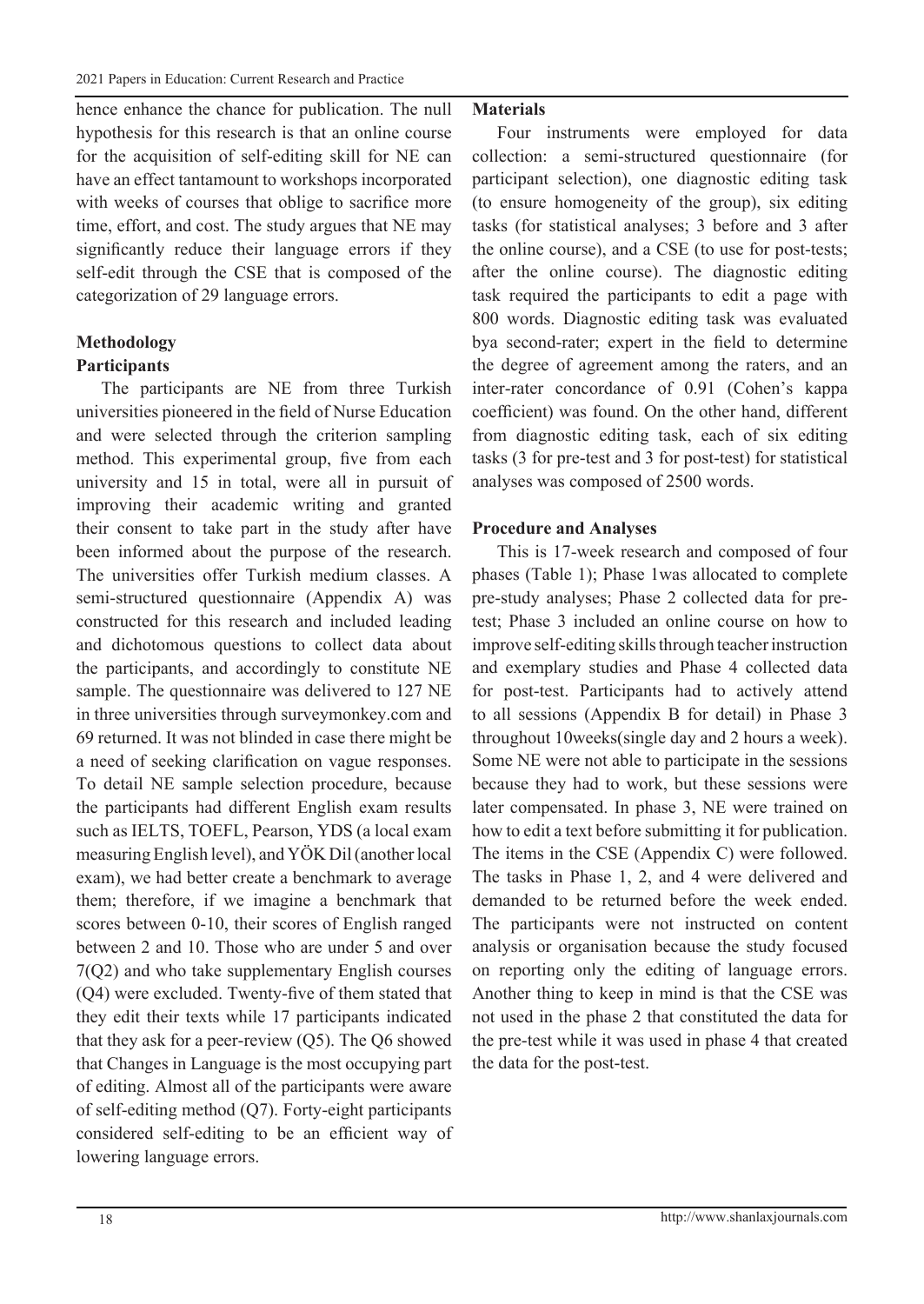| <b>Table 1 The Study Schedule</b> |                 |                                                                |  |  |  |
|-----------------------------------|-----------------|----------------------------------------------------------------|--|--|--|
| <b>Phase</b>                      | <b>Duration</b> | Content                                                        |  |  |  |
|                                   | 1 week          | Completing the self-editing<br>diagnostic task by participants |  |  |  |
| 1                                 |                 | First and second-raters'<br>analyses                           |  |  |  |
|                                   |                 | Calculating inter-rater<br>agreement                           |  |  |  |
|                                   |                 | Skewness and Kurtosis test                                     |  |  |  |
|                                   | 3 weeks         | Editing of three tasks for<br>pre-test                         |  |  |  |
| $\overline{c}$                    |                 | One task for each week                                         |  |  |  |
|                                   |                 | The CSE was not introduced.                                    |  |  |  |
| $\mathcal{E}$                     | 10 weeks        | Online course                                                  |  |  |  |
|                                   | 3 weeks         | Editing of three tasks for<br>post-test                        |  |  |  |
| 4                                 |                 | One task for each week                                         |  |  |  |
|                                   |                 | The CSE was used                                               |  |  |  |

For the analyses, the diagnostic self-editing tasks were analysed through Skewness and Kurtosis test to determine the normality of the data distribution. The test results revealed a non-normal distribution of data; therefore, a non-parametric test was used for the analyses. Accordingly, non-parametric Wilcox on test determined whether NE group had a statistically significant difference based on pre- and post-tests.

# **Scoring the Tasks**

The editing tasks for pre-test and post-test were the same to be able to see the progression clearly on the same texts. In other words, three editing tasks were filled by the participants two times; one for pre-test and one for post-test. Each task had some language errors (see Table 2) that had to be corrected by the participants and each correction scored 1 point, hence the participants were granted an accumulated score for each task. Then each task was statistically analysed to reveal whether there was a significant difference. The participants could obtain a maximum score of 42 for the first task; 40 for the second task, and 39 for the third task.

## **Table 2 The Number of Errors in Each Task**

| <b>Error Type</b>                 | <b>Error</b><br>(Task 1) | <b>Error</b><br>(Task 2) | <b>Error</b><br>(Task 3) |
|-----------------------------------|--------------------------|--------------------------|--------------------------|
| Spelling                          | 5                        | 6                        | 4                        |
| Word missing                      | $\overline{2}$           | 1                        | 1                        |
| Move word /<br>Word order         | $\overline{c}$           | 1                        | 2                        |
| Redundant word                    | 3                        | 4                        | 4                        |
| Wrong word                        | $\overline{0}$           | 1                        | 1                        |
| Wrong form of<br>the word         | 2                        | 1                        | 1                        |
| Punctuations                      | 5                        | 5                        | 5                        |
| Capitalization<br>error           | 1                        | $\overline{2}$           | $\overline{0}$           |
| Articles                          | $\overline{2}$           | 1                        | $\overline{2}$           |
| Weird wrong<br>collocation        | 2                        | $\overline{2}$           | $\overline{2}$           |
| Word formality                    | $\overline{0}$           | 1                        | 1                        |
| Hedges / Boosters                 | 1                        | 1                        | $\overline{2}$           |
| Pronoun<br>agreement              | 1                        | 1                        | 1                        |
| Subject/verb<br>agreement         | 2                        | 1                        | 1                        |
| Quantifiers /<br>Determiners      | 1<br>1                   |                          | 1                        |
| Place of adverbs                  | $\overline{0}$           | 1                        | 0                        |
| Place of<br>Adjectives            | 1                        | $\mathbf{0}$             | $\overline{0}$           |
| Preposition error                 | $\overline{2}$<br>2      |                          | 1                        |
| Relative clause<br>error          | 1                        | $\overline{2}$           | 1                        |
| Tense error                       | $\overline{2}$           | $\overline{2}$           | 3                        |
| <b>Active or Passive</b><br>voice | $\overline{0}$           | 1                        | 1                        |
| Conditional<br>sentence           | $\mathbf{1}$             | $\boldsymbol{0}$         | $\overline{0}$           |
| Modal verbs                       | $\overline{c}$           | 1                        | 1                        |
| Embedded<br>phrases               | $\overline{0}$           | 0                        | 1                        |
| Need for a new<br>sentence        | 1                        | $\mathbf{0}$             | $\theta$                 |
| Need for a new<br>paragraph       | 0                        | 1                        | 1                        |
| Unclear sentence                  | $\overline{c}$           | 1                        | 1                        |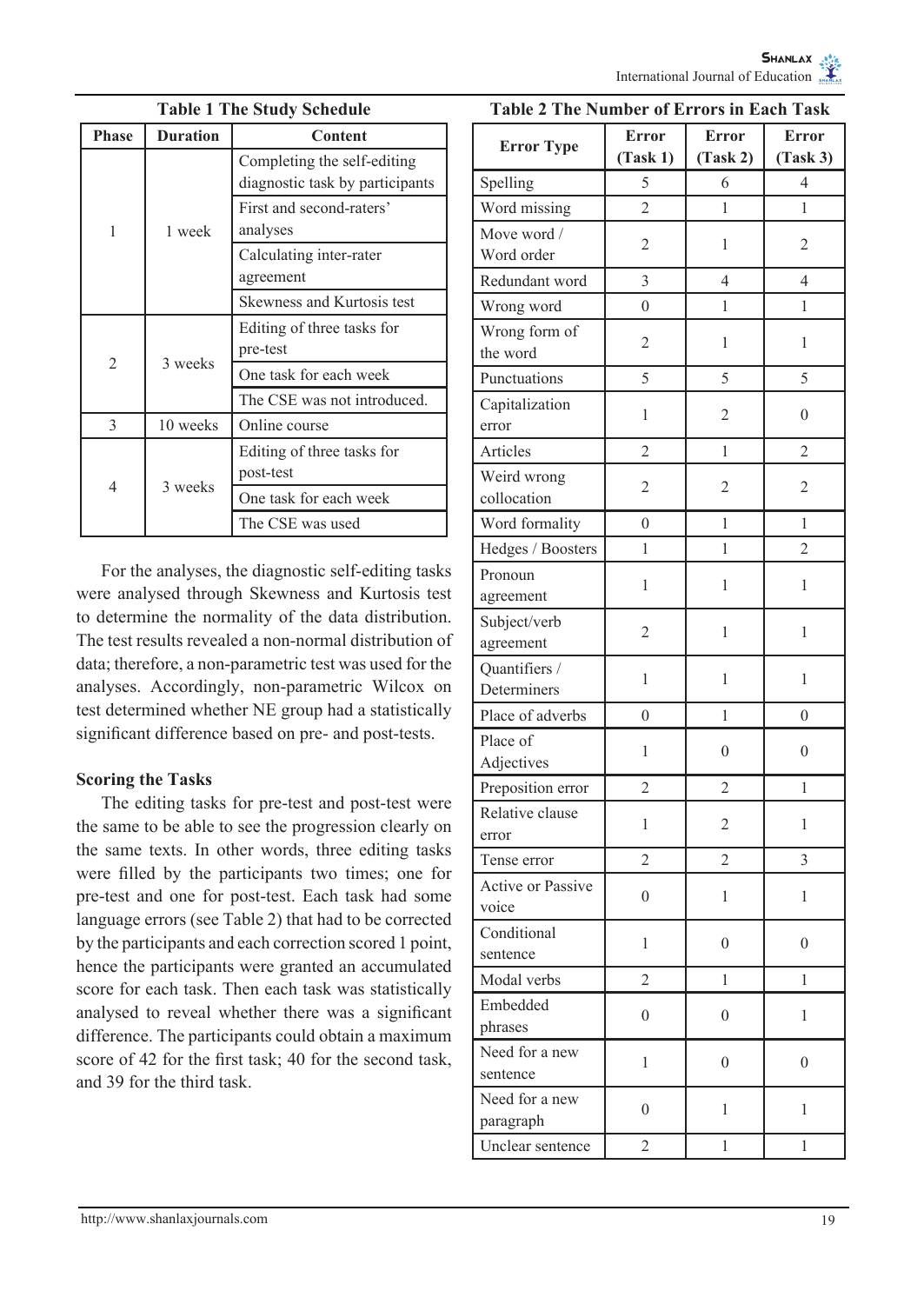| Sentence structure  <br>error |  |     |
|-------------------------------|--|-----|
| Maximum Score                 |  | ٦Ο. |

### **Results**

Before the start of phase 3 (10-week course on self-editing), the participants were requested to edit 3 tasks and the same texts were edited again in the wake of phase 3. The scores of the participants averaged and presented in Figure 1 (see Appendix D for score details).



# **Figure 1 Average Scores of Participants**

The distribution of the scores ranges from 7 to 34; in other words, the data distribution shows a major variance from the average points shown in Figure 1. Figure 2 represents the distribution of the scores.



**Figure 2 Distribution of Scores**

The results showed that the average scores of NE increased in post-tests. To reveal whether these increases are statistically significant, the Wilcoxon test was employed. The pre- and post-test results of task 1 showed that 10-week course found a statistically significant difference in improving nurse educators' skill of self-editing  $(Z = -3.416, p < .001)$ ; similarly task 2 ( $Z = -3,415, p < .001$ ), and task 3  $(Z = -3,415, p < .001)$ .

### **Discussion**

Disseminating study findings through publication venues is critical to expanding knowledge besides improving community health; however, health care professions aiming to make publications lack support for scientific writing (Isenburg, Lee & Oermann, 2017). Nurse educators (NE), lost in intensive workload, are within the primary sufferers from lacking support to promote their publication apart from a few workshops. One of the foremost calls that may help NE navigate their publishing process successfully is language editing because many have difficulty in revising rejected manuscripts due to language errors. Accordingly, this study investigated how to improve self-editing skills of NE, and created a CSE that NE can use before making a submission. According to the results, neglected as an error correction method, self-editing confirmed its efficiency in reducing language errors in English writing of NE.

Professional development of academic nurses necessitates fluency in English writing (Terry, Carr & Williams, 2013). Similarly, the concept Why all nurses should be authors by Kaminski (2016) emphasises the need for developing NE's writing ability for three types of audiences: other nurses, health professionals, and the general public. No matter why and to whom they write, the point their attention needs to be drawn is the accuracy of the language because it is the first step to take on the course of writing, particularly if they write for academic purposes where the precise language is not optional but an obligation. To achieve this, NE are to eliminate language errors and this study concluded that an organised self-editing process thanks to the help of the CSE that was presented here may be useful for NE to pave the way for publication. In the wake of explicit teaching on how to use the CSE, this study revealed that a checklist to follow while self-editing may be beneficial to reduce the number of language errors as a post-writing activity; meanwhile, the advantage of a checklist in health care professions is not new. For example, Rangachari and Mierson (1995) concluded that the checklists can help students to analyse published articles in basic medical sciences. Also, some studies used checklists not for linguistic but in-profession purposes; for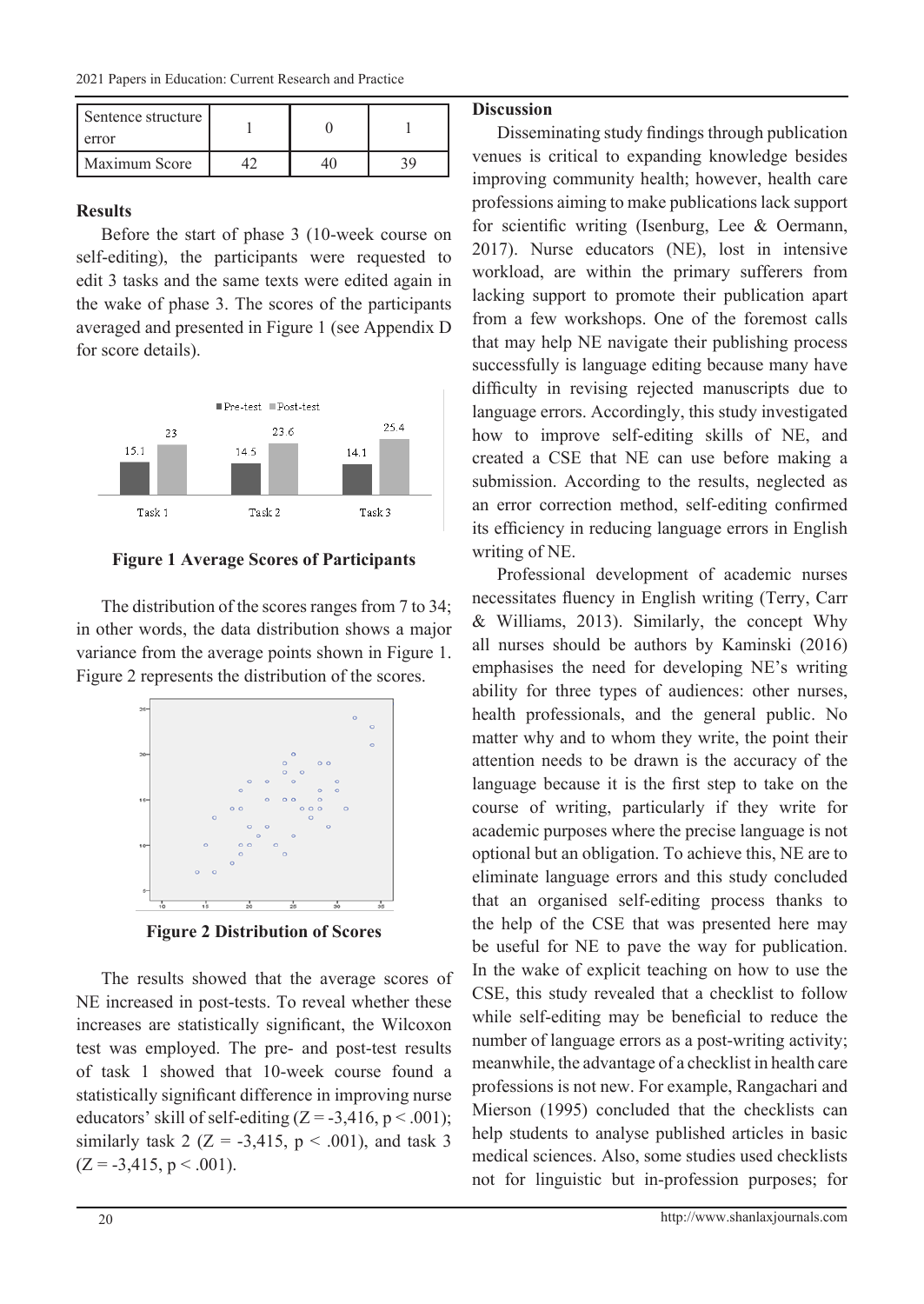instance, checklist and surgical success (Panesar, et al., 2011); checklist and clinical interpretation (Ferreira, et al., 2020); checklist and success of physical therapy (Yamato, et. al., 2016) and so on. In concise, given that checklists increase the possibility of success by helping to organise the work (See Ross, 2017 for the relation between checklist and practical nurse works), this study suggests NE to use the CSE to reveal language errors, and hence to find change of correction before making a submission.

Apart from the substantial contribution of a checklist to edit language errors, this research investigated whether self-editing could reduce language errors. The statistical analysis revealed that 10-week course on how to self-edit became effective for the reduction of errors and it is hoped that NE gainfully will take this advantage in their prospective studies."All writing is rewriting" says Donald Murray, and one of the common mistakes in English writing is the lack of a second eye in checking the preciseness of the language and self-editing may be of importance for NE to increase their self-efficacy by decreasing the need for external help. Despite the parsimonious account of self-editing success in the literature, this study supported its efficiency in self-correction in writing. Assuming that many NE counsel for peer-review for language help, this study highlighted that self-editing is also an effective way for error correction. Accordingly, Diab (2011) compared self-editing and peer-review groups in two different studies and found that self-editing was more effective to reduce errors in writing. Similarly, Khaki and Biria (2016)showed that out of two groups of Ph.D. who received peer-feedback and selfediting education, the group of self-editing scored better. The reason why self-editing outperforms peer-review can be because the writer who selfedits more attentively engages in error correction procedure, and hence more carefully edits. This difference of self-editing over peer-review can be attuned to the amount of attention (See Harris, Fried lander, Saddler, Frizzelle, & Graham, 2005; Carver & Scheier, 2012 for the close relationship between attention, strict self-regulation, and academic performance). Therefore, more comparative studies are needed to decide between self-editing and peer review although this study confirmed the efficiency of self-editing through a CSE.

#### **Conclusion**

There is a paucity of research that investigated the efficiency of self-editing in reducing language errors although it is a critical error correction method. This study concluded that NE may significantly increase their grammatical accuracy if they are offered a training course on how to self-edit. Furthermore, self-editing can help NE to gain time that they might lose awaiting for a peer-review. On the other hand, NE seem to be disorganised on the way of conducting the self-editing process; accordingly, this study presented a CSE through which NE significantly increased their language accuracy. This CSE may be a guide on the course of self-editing. Finally, it is worth noting that this research does not have its aim generalisation to all NE in other countries. Motivation is a critical factor in the success of self-editing (Warsono, 2017); therefore, the study results may show variance with NE who have varied motivation levels due to myriad determinants in other countries. Researchers are recommended to repeat the study, and only then we can be sure about the efficiency of self-editing and the CSE.

#### **References**

- Asgari, Parvaneh, et al. "Comparative Study of Nursing Curriculum in Nursing Faculties of Canada, Turkey, and Iran According to SPICES Model." *Journal of Education and Health Promotion*, vol. 8, 2019.
- Carver, C.S., and M.F. Scheier. *Attention and Self-Regulation: A Control-Theory Approach to Human Behavior*. Springer, 2012.
- Akbulut, Fatma Demiray. "Effects of Teaching Collocations on Academic Writing." *Turkish Online Journal of English Language Teaching,* vol. 3, no. 2, 2018, pp. 64-82.
- Derouin, Anne L., et al. "Use of Workshops to Develop Nurses' and Nursing Students' Writing Skills." *Journal of Continuing Education in Nursing*, vol. 46, 2015, pp. 364- 369.
- Dewar, Susan R. "The Evidence-based Practice Course as an Opportunity for Writing." *Nurse Educator*, vol. 37, no. 4, 2012, pp. 143-144.
- Diab, Nuwar Mawlawi. "Effects of Peer-versus Selfediting on Students' Revision of Language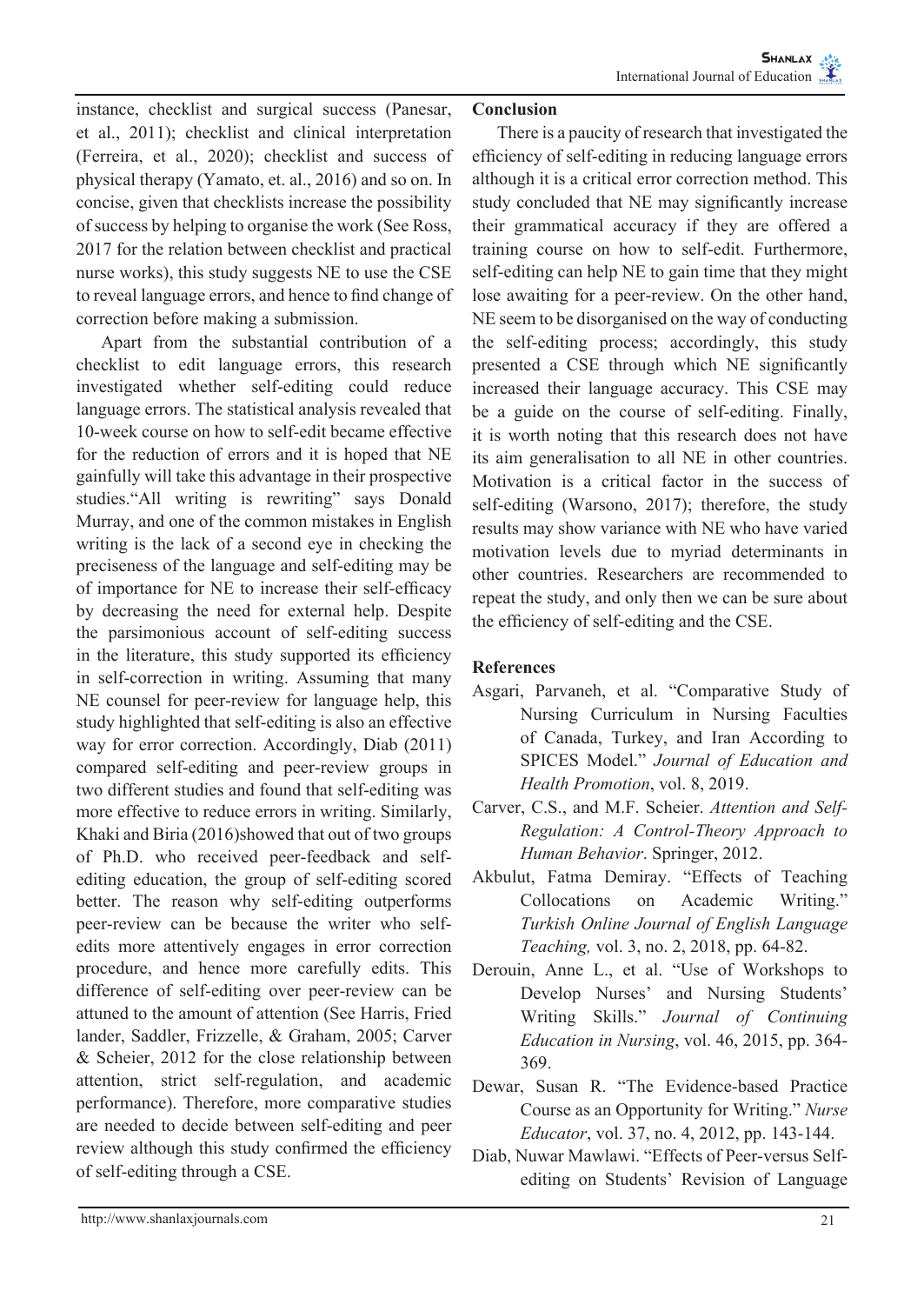Errors in Revised Drafts." *System*, vol. 38, no. 1, 2010, pp. 85-95.

- Diab, Nuwar Mawlawi. "Assessing the Relationship between Different Types of Student Feedback and the Quality of Revised Writing." *Assessing Writing*, vol. 16, no. 4, 2011, pp. 274-292.
- Ferreira, David, et al. "A Consensus Checklist to help Clinicians Interpret Clinical Trial Results Analysed by Bayesian Methods." *British Journal of Anaesthesia*, vol. 125, no. 2, 2020, pp. 208-215.
- Ferris, David R. "Written Corrective Feedback in Second Language Acquisition and Writing Studies." *Language Teaching*, vol. 45, no. 4, 2012, pp. 446-459.
- Harris, Karen R., et al. "Self-Monitoring of Attention Versus Self-Monitoring of Academic Performance: Effects among Students with ADHD in the General Education Classroom." *The Journal of Special Education*, vol. 39, no. 3, 2005, pp. 145-157.
- Hojeij, Zeina, and Zoe Hurley. "The Triple Flip: Using Technology for Peer and Self-Editing of Writing." *International Journal for the Scholarship of Teaching and Learning*, vol. 11, no. 1, 2017.
- Horstman, Patricia, and Laurie Theeke. "Using a Professional Writing Retreat to Enhance Professional Publications, Presentations, and Research Development with Staff Nurses." *Journal for Nurses in Staff Development*, vol. 28, no. 2, 2012, pp. 66-68.
- Isenburg, Megan, et al. "Writing Together to get AHEAD: An Interprofessional Boot Camp to Support Scholarly Writing in the health Professions." *Journal of the Medical Library Association*, vol. 105, 2017, pp. 167-172.
- Jackson, Debra. "Mentored Residential Writing Retreats: A Leadership Strategy to Develop Skills and Generate Outcomes in Writing for Publication." *Nurse Education Today*, vol. 29, no. 1, 2009, pp. 9-15.
- Kaminski, June. "Why all Nurses can/should be Authors." *Canadian Journal of Nursing Informatics*, vol. 11, no. 4, 2016.
- Kasule, Daniel, and Violet B. Lunga. "Attitudes of Second Language Students towards Self-

editing their Own Written Texts." *Reading & Writing: Journal of the Reading Association of South Africa*, vol. 1, no. 1, 2010, pp. 61-72.

- Khaki, Mojgan, and Reza Biria. "Effects of Self- and Peer-Editing on Iranian TEFL Postgraduate Students' L2 Writing." *Journal of Applied Linguistics and Language Research*, vol. 3, no. 1, 2016, pp. 155-166.
- Müller, Amanda, et al. "The Impact of Explicit Instruction and Corrective Feedback on ESL Postgraduate Students' Grammar in Academic Writing." *Journal of Academic Language and Learning*, vol. 11, no. 1, 2017, pp. 125-144.
- Oermann, Marilyn H., and Judith C. Hays. *Writing for Publication in Nursing*, Springer, 2015.
- Panesar, Sukhmeet S., et al. "Can the Surgical Checklist Reduce the Risk of Wrong Site Surgery in Orthopaedics? - Can the Checklist Help? Supporting Evidence from Analysis of a National Patient Incident Reporting System." *Journal of Orthopaedic Surgery and Research*, vol. 6, 2011.
- Rangachari, P.K., and S. Mierson. "A Checklist to Help Students analyze Published Articles in Basic Medical Sciences." *The American Journal of Physiology*, vol. 268, 1995.
- Richardson, Annette, and Debbie Carrick-Sen. "Writing for Publication made easy for Nurses: An Evaluation." *British Journal of Nursing*, vol. 20, no. 12, 2011, pp. 756-759.
- Ross, J. "Student Life-Student to Newly Qualified Nurse: Make a Checklist." *Nursing Standard (Royal College of Nursing (Great Britain): 1987)*, vol. 31, 2017.
- Pospelova, Tatiana. "The Influence of Self-editing on Micro Skills Development in Academic Writing in English as a Second Language." *Journal of Language and Education*, vol. 2, no. 1, 2016, pp. 30-38.
- Terry, Louise M., et al. "The Effect of Fluency in English on the Continuing Professional Development of Nurses Educated Overseas." *Journal of Continuing Education in Nursing*, vol. 44, 2013, pp. 137-144.
- Tiruneh, Ephriem. "The Impacts Peer Correction versus Teacher Correction on Students' Writing Performance." *Ethiopian*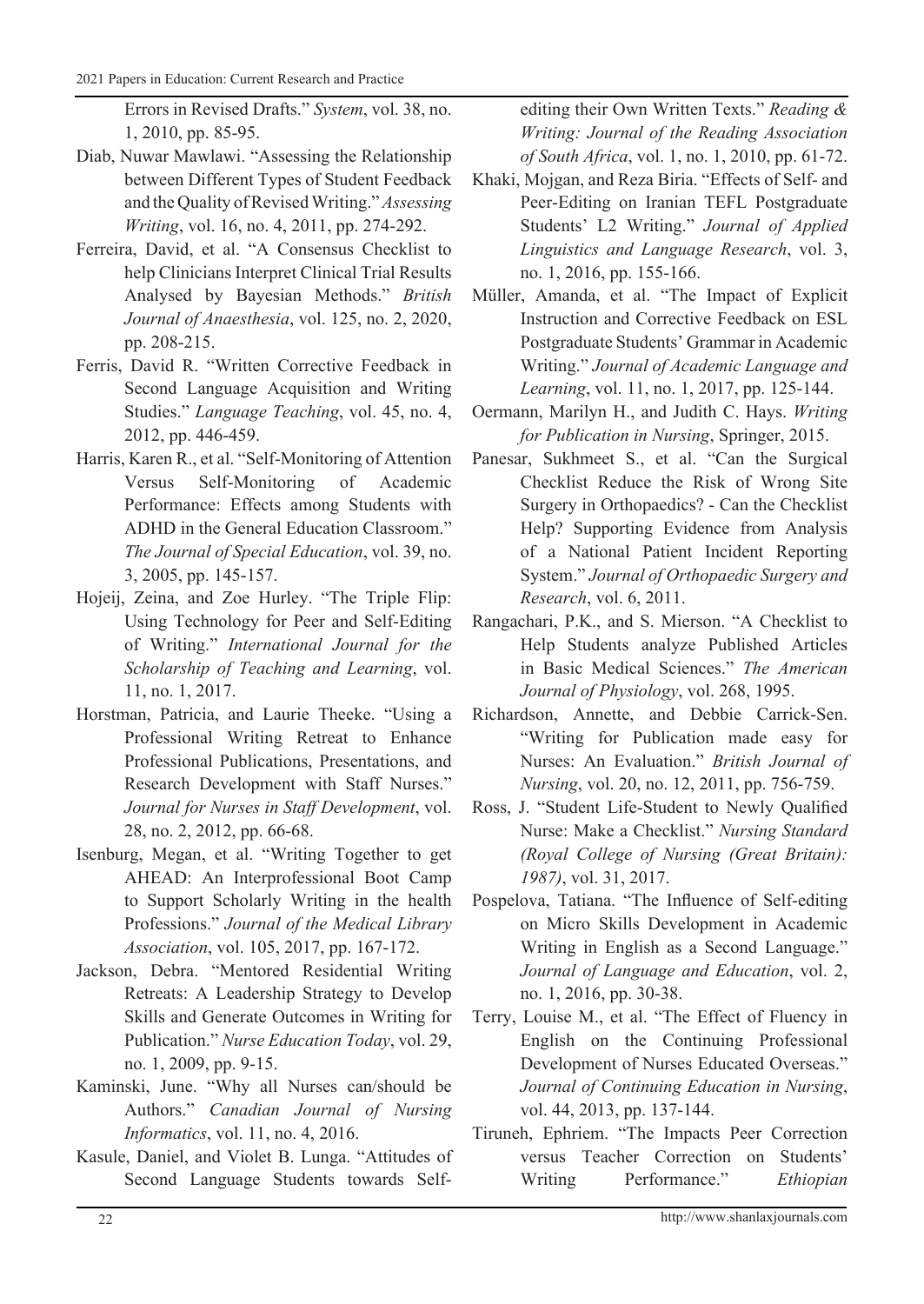*Renaissance Journal of Social Sciences and the Humanities*, vol. 7, no. 1, 2020, pp. 81-92. Sangeetha, Valentina. "Inculcating Self-Editing Skills for Enhancing Writing Skills of the EFL Students." *International Journal of Instruction*, vol. 13, no. 1, 2020, pp. 509-522. Saver, Cynthia. *Anatomy of Writing for Publication for Nurses*. Sigma Theta Tau International, 2017. Simpson, Elaine, and Mary Courtney. "Critical Thinking in Nursing Education: Literature Review." *International Journal of Nursing Practice*, vol. 8, no. 2, 2002, pp. 89-98. Satake, Yoshiho. "How Error Types Affect the Accuracy of L2 Error Correction with Corpus Use." *Journal of Second Language Writing*, vol. 50, 2020. Sunahase, Takeru, et al. "Probabilistic Modeling of Peer Correction and Peer Assessment." *Proceedings of the 12th International Conference on Educational Data Mining*, 2019, pp. 426-431. Prabasiwi, Evita Ardy, and Warsono. "Employing Self and Peer Editing Techniques to Teach Writing Recount Texts for Students with High and Low Motivation." *English Education Journal*, vol. 7, no. 3, 2017, pp. 220-226. Yamato, Tie, et al. "The TIDieR Checklist will Benefit the Physical Therapy Profession." *Brazilian Journal of Physical Therapy*, vol. 20, no. 3, 2016, pp. 191-193. **Appendix A Questionnaire** This study aims to reduce language errors of nurse educators in English writing for publication. For the purpose, the participants are required to attend 10 before publication? (Please circle one) A. I edit it myself. B. I ask my friend to edit it. E. I do nothing. changes would you make while editing your writing? A. Changes in content B. Changes in organisation C. Changes in Language YES NO 10. If yes, could you describe it? …………………………………………………… ………………………………………………… ……………………………………………………… …………………………………………………… …………………………………………………… 11. Do you think that self-editing is an efficient way of lowering language errors? YES NO 12. Rate your language ability. (Please circle) YES NO **Appendix B 10-Week Training Programme on Self-Editing Week Content** 1 **Spelling Mistakes** Tense Errors Word missing

| .<br>                                          |  |  |  |  |
|------------------------------------------------|--|--|--|--|
| .<br>                                          |  |  |  |  |
|                                                |  |  |  |  |
| (please write the exam name and year as well)  |  |  |  |  |
|                                                |  |  |  |  |
| 6. Do you take English course? (Please circle) |  |  |  |  |
|                                                |  |  |  |  |
|                                                |  |  |  |  |

week online education programme and complete six

7. What at is general your post-writing attitude

C. I make it edited through a PC-based programme.

8. (If you marked A in the 7th question) What sort of

9. Have you heard about self-editing? (Please circle)

A. Excellent B. Good C. Average D. Poor 13. Would you be consent to take part in this study?

| Week           | Content                               |
|----------------|---------------------------------------|
|                | <b>Spelling Mistakes</b>              |
| 1              | <b>Tense Errors</b>                   |
|                | Word missing                          |
| $\overline{c}$ | Word order problem                    |
|                | Wrong form of word                    |
| 3              | Preposition errors                    |
|                | Relative clause problems              |
|                | Sloppy, Redundant, Missing, Incorrect |
| 4              | Punctuation                           |
|                | Capitalization errors                 |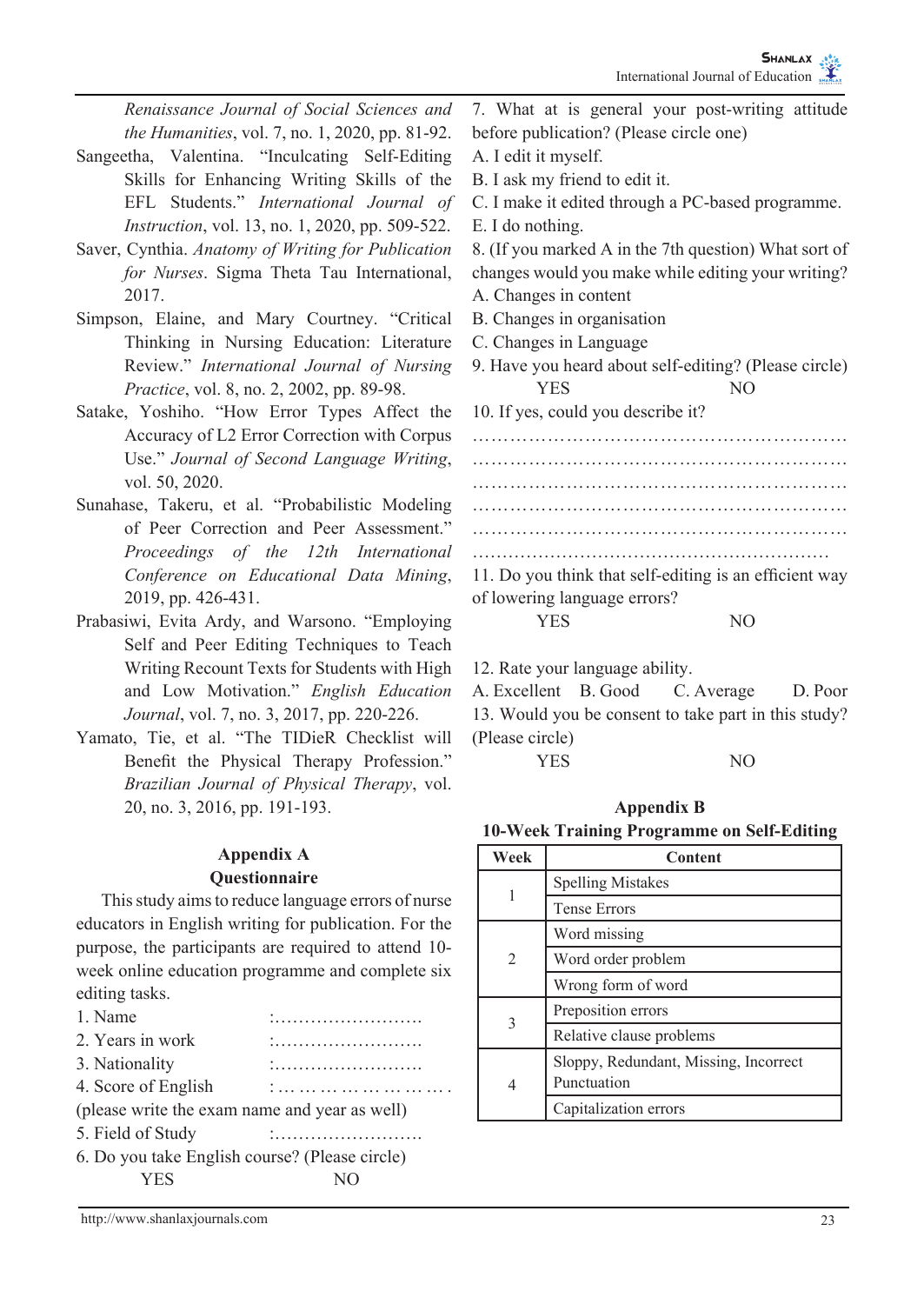|                | Wrong word                                  |  |  |
|----------------|---------------------------------------------|--|--|
| 5              | Word combination problems (weird /          |  |  |
|                | incorrect / redundant collocations)         |  |  |
|                | Word formality                              |  |  |
|                | Needless word (redundancy)                  |  |  |
|                | Correct us of conjunctions and              |  |  |
| 6              | subordinators                               |  |  |
|                | Article (redundant / missing)               |  |  |
|                | Modal verb errors                           |  |  |
|                | Too assertive or mitigated words / phrases. |  |  |
|                | Avoiding redundant hedges and boosters      |  |  |
| 7              | <b>Ouantifiers / Determiners</b>            |  |  |
|                | Conditional sentence (Wrong type            |  |  |
|                | combinations)                               |  |  |
|                | Agreement problems (Subject-Pronoun /       |  |  |
| 8              | Subject-Verb)                               |  |  |
|                | Passive voice problems                      |  |  |
| 9              | Redundant / Unclear phrases                 |  |  |
|                | Phrases embedding problems                  |  |  |
|                | Sentence structure errors                   |  |  |
|                | Unclear sentences (sentence reduction /     |  |  |
|                | dividing / merging)                         |  |  |
| 1 <sub>0</sub> | When to need sentence change?               |  |  |
|                | Awkward sentence                            |  |  |
|                | Technology-based language processing        |  |  |
|                | tools                                       |  |  |

| Appendix C                                    |
|-----------------------------------------------|
| <b>Checklist for Self-Editing</b>             |
| <b>My Checklist of Language Errors before</b> |
| <b>Publication</b>                            |

| Number | <b>Symbol</b> | <b>Type of Error</b>      | <b>Check</b> |
|--------|---------------|---------------------------|--------------|
|        | Sp            | Spelling                  |              |
|        | $\wedge$      | Word missing              |              |
|        | W/O           | Move word /<br>Word order |              |
|        | W+            | Redundant word            |              |
|        | Ww            | Wrong word                |              |

| 6  | Wf                     | Wrong form of<br>the word                           |  |  |
|----|------------------------|-----------------------------------------------------|--|--|
| 7  | $\overline{O}$         | Punctuations                                        |  |  |
| 8  | $\overline{C}$         | Capitalization<br>error                             |  |  |
| 9  | A                      | Articles                                            |  |  |
| 10 | coll                   | Weird / wrong<br>collocation                        |  |  |
| 11 | inf                    | Word formality                                      |  |  |
| 12 | Cau                    | Hedges / Boosters                                   |  |  |
| 13 | PA                     | Pronoun<br>agreement                                |  |  |
| 14 | <b>SV</b>              | Subject/verb<br>agreement                           |  |  |
| 15 | Q/D                    | Quantifiers /<br>Determiners                        |  |  |
| 16 | Adv                    | Place of adverbs                                    |  |  |
| 17 | Adj                    | Adjectives                                          |  |  |
| 18 | Prep                   | Preposition error                                   |  |  |
| 19 | <b>RC</b>              | Relative clause<br>error                            |  |  |
| 20 | T                      | Tense error                                         |  |  |
| 21 | A/P                    | <b>Active or Passive</b><br>voice                   |  |  |
| 22 | $\mathbf{C}\mathbf{s}$ | Conditional<br>sentence                             |  |  |
| 23 | Mv                     | Modal verbs                                         |  |  |
| 24 | Ep                     | Embedded<br>phrases                                 |  |  |
| 25 | Awk                    | Need for a new<br>sentence                          |  |  |
| 26 | $\frac{1}{2}$          | Need for a new<br>paragraph                         |  |  |
| 27 | ???                    | Unclear sentence                                    |  |  |
| 28 | Ss                     | Sentence structure<br>error                         |  |  |
| 29 | Auto                   | Text inserted<br>into a language<br>processing tool |  |  |